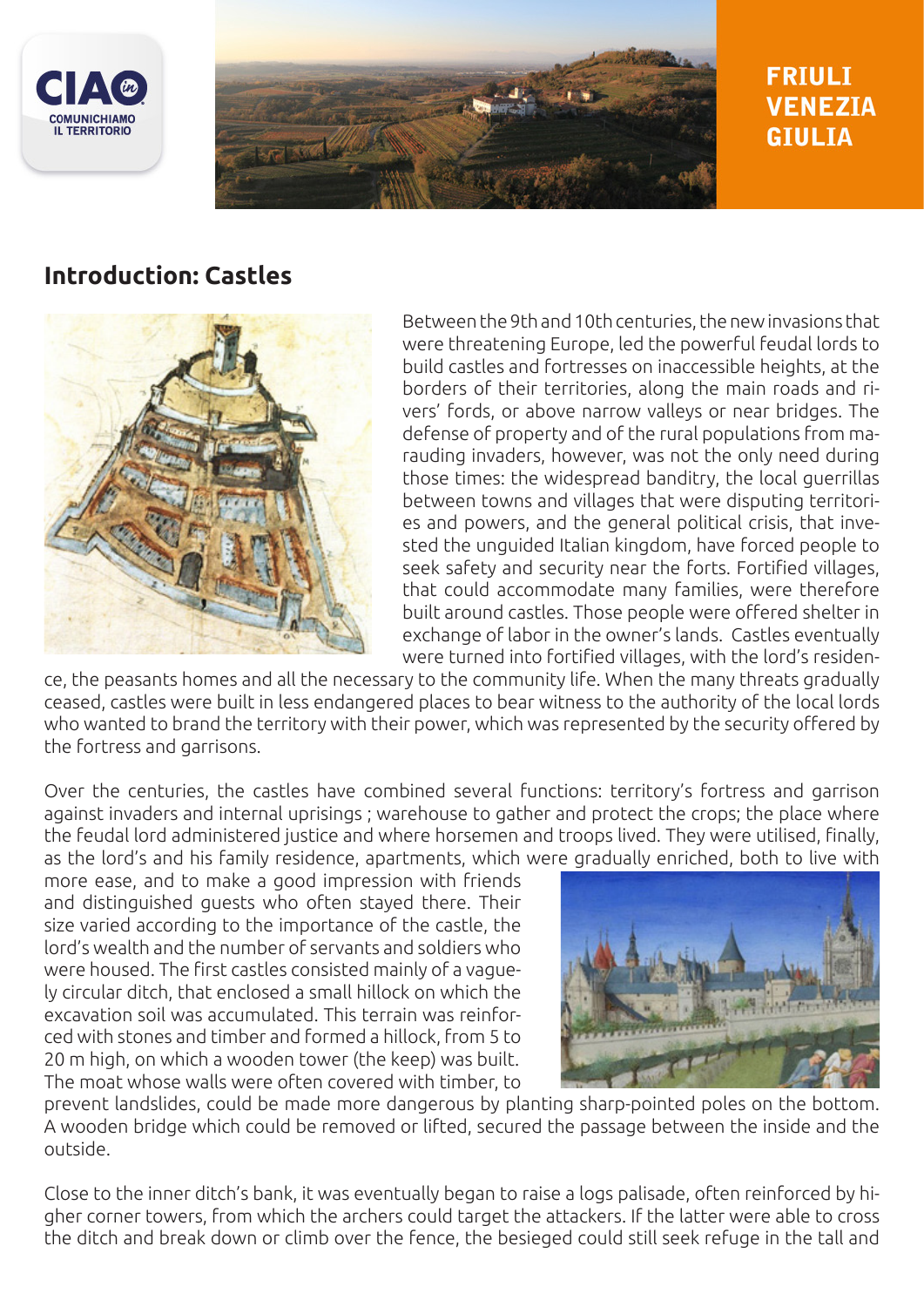

strong tower as extreme defense. The keep was equipped with slits to throw darts and well supplied with food and water to resist for long periods of time. Over time, castles' structure evolved; the wooden constructions were replaced by massive stone walls and the moat, if it existed, was widened and the drawbridge appeared. High and mighty towers defended the access, which was already protected by sturdy doors and iron gates. Around castles, just beyond their walls, developed villages. They were inhabited by servants' families and the many artisans who worked at the manor: carpenters, masons, blacksmiths, locksmiths,

armors and weapons manufacturers, tailors, potters, wagon wheels makers, barrels, crockery, but also clerics for the liturgical services, pages, wool spinners, staplers, allotment farmers and help cooks, dishwashers, maids etc.

The village also hosted a small local market, and, a little further, just beyond the fields, there could be other buildings such as folds, mills, sheds and farm implements and wagons. Over the two hundred years since their first appearance, castles changed profoundly. They became bigger and stronger and often had a tower complex, with round corner towers (which ensured a better view of the defenders), up to 30-35 meters high and three or four floors. The keep was often surrounded by a second internal moat, while a second drawbridge could isolate it from the rest of the castle.

To make it simple, if attackers were able to penetrate into the castle, they would have found inside a second keep: higher, stronger and practically impregnable. The outer circle's walls could be 4 meters thick (six feet for the keep's wall) and be formed by two walls of large hewn stone, with a space between the walls filled with rubble and concrete, and reinforced by piece iron chains. It should be

noted that the term "castle", in Friuli, do not indicate a village defended by walls in which only a small portion is paid to the mansion with an exclusively military structures (formwork), but it refers to a fortified complex inhabited by a noble family whose features are distinctly military and defensive.

The mighty and complex Friulian defensive system, was aimed to defend the outlets of the Tagliamento, the Natisone, the Soca, against the dangers from the east and the north-south. They also controlled communications, as well as defending Friuli from the dangers coming from the sea.



They were spread all over the plain as to defend the inner streets and fords, which were of major strategic and commercial importance. Each complex is an original unique and unrepeatable building. The castles were not the result of a predetermined project, carried out within a few years, but the result of a secular growth.

Each fort was built, modified and, if damaged or destroyed, rebuilt in a different period and, sometimes, transformed, especially in the plains and on the hills, into villas, mansions or offices or farms. The castles that were built on the mountains instead, with the advent of the Venetian's supremacy and the increased use of artillery, lost many defensive functions, and were often abandoned, especially if located in inaccessible positions.

Many of those castles are still privately owned, and others, especially the most important are property of the State, the Region or of Commons. Some retain certain residential functions or are uninhabited, others are reduced to fascinating ruins, still capable of evoking the echoes of a glorious past, despite the sense of deep melancholy that remains. Others have been converted into restaurants, hotels, wineries, museums. Each one is worth visiting, even only from the outside, to appreciate the architectural features and ideally relive the complex historical events.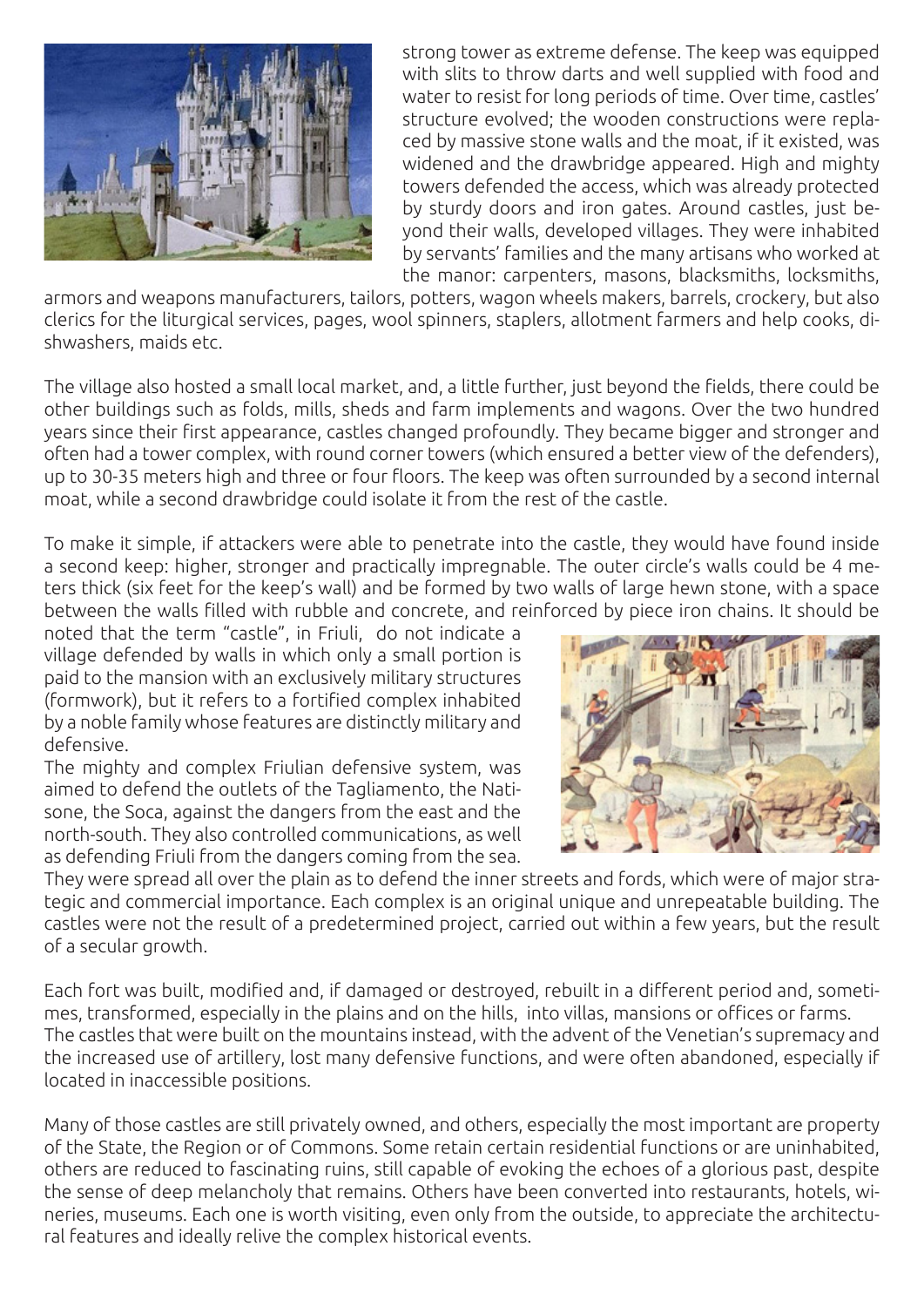# **The route: the province of Gorizia**

### **Fortress of Monfalcone**

Coordinates: 45.811213, 13.537345 Zone: Plain The site is reachable by: road



The fortress stands on the summit of Mount Falcon (the name was given because of its strategic location and because the Mountain is frequented by these birds of prey) from which the town below, famous for its shipyards, takes its name. The site was certainly a castelliere and was later converted by the Romans into a lookout post to guard Via Gemina, that from Aquileia led to Tergeste. During the empire's last phase, it was constantly under the threat of barbarian invasions. The real fortress was probably built by Teodorico, king of the Ostrogoths, who defeated

the emperor Odoacre in 409 on the Isonzo. It was later occupied by the Lombards and Franks feudal lords, who moved many families of Slavic settlers, through the banks of the Sava and Drava, to make them work and crop the barren and abandoned lands.

The fortress then passed under the dominion of the Patriarchate of Aquileia, and was the object of contention between the Patriarch and the Count of Gorizia until 1420, when Monfalcone was conquered by the Venetian Republic. From 1471 to 1477, the defensive line on the Isonzo has once again been subjected to test by the pressure of the Turks, but the fortress of Monfalcone always constituted a bulwark and a providential refuge for the survivors.

Because of the fortress's strategic location, which earned it the nickname of "eye of Friuli".

The Serenissima, during his long reign, constantly provided the fort with new defensive structures: the walls have been repaired and equipped with a guard rail, moats have been restored, the ancient central artifact has been landed and replaced by a massive square tower; the garrison has been increased.

At the end of the 16th century the fortress lost its defensive function, due to the construction of the fortress of Palmanova, and thus became a lookout post on the eastern borders of the Republic. With the Treaty of Campoformido, on October 17, 1797,



the fortress passed to Austria, under which it remained until the First World War, when, on June 9, 1915, it was occupied by Italian troops. Due to the harsh battles that were fought in this important front, part of it was severely damaged but was restored between 1950 and 1955. From March 30 1970, it is the seat of the Paleontology Museum, in which are exposed over ten thousand historical-scientific exhibits.

Of that ancient defensive system very little remains. The defensive circular wall (bounded by the remains of a pre-Roman castelliere), within which stands the square tower. The tower is divided into three floors, which house cramped premises in order to ensure that the total defense; between the tower and the walls there was a covered gallery and a premises for the garrison, while in the courtyard are still visible two wells built in different periods, one of which draws from an internal reservoir where rainwater is collected. At the top, on one side of the fortress, stands the Lion of St. Mark with the Gospel open, as evidence of the Venetian rule.

The fortress is always open on the outside.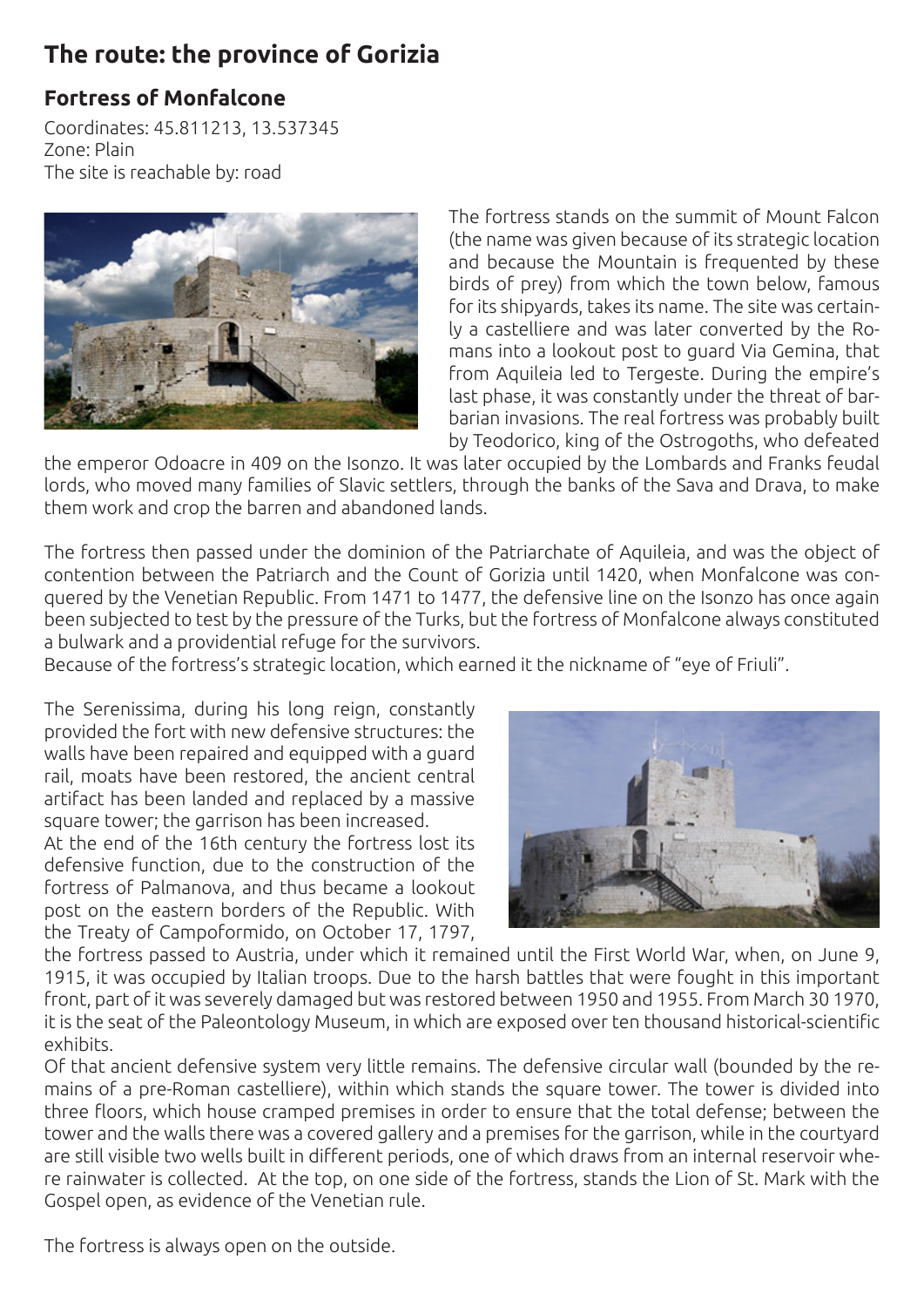The Paleontological Museum is open in the following hours. From September to April: all holidays (except Christmas Day and Easter) from 10.00 to 12.00 and from 14.00 to 17.00 From May to July: all public holidays from 10.00 to 12.00 and from 16.00 to 19.00

### **The Castle of Gorizia**

Coordinates: 45.944055, 13.627907 Zone: City The site is reachable by: road



The Castle of Gorizia (from the Slovenian word "Gorica", which means "mound"), dates back to the 11th and overlooks the city as well as the surrounding area. On the hill, in Roman times, it was probably established a military lookout post, but the first castle structures are from the 11th century and almost certainly date back to the period of Emperor Ottone III of Saxony. Subsequently, in 1117, it passed to the House of Eppensteins, who appeared in 1060 with the title of Counts. It is likely that a series of defensive structures like a rampart, a ditch, a stockade, have

preceded the construction of the stone keep, which was further expanded during the 13th century with the addition of a two floors building. In this period, a borough (medieval sources cite it as the "above ground", in which administrative and judicial functions took place) was certainly present outside the fence that provided a defensive barrier. Residents had the obligation to build masonry houses exclusively and defend the First World War, during which it was castle in case of attack. As time passed, the castle was made more and more suitable for the defense, while the Counts increased their political and military prestige widening their domains in South Tyrol and Istria.

At the end of 1340, Patriarch Bertrando St. Genesio tried to occupy Gorizia and stormed the castle, but, because of the weather inclemency on Christmas Day, he was forced to remove the camp and lead his soldiers towards Belgrade and Latisana. The familiar and military turnovers and the various al-

liances, brought the county near the imperial power. In 1500, after Leonardo's death, who was the last Count of Gorizia, the feud was hired by Maximilian I of Habsburg Emperor of the Holy Roman Empire, who reinforced its defenses but lost the fort that, in 1508, for a short period, fell into Venetian hands.

During the war between France and the Empire, the castle was occupied alternately by the two armies. In 1813 it was occupied again the Austrians, who remained there until the end. During its turbulent hi-



storical events and the many changes it went through, the manor has gradually lost its Medieval appearance. In the 30s of the last century it was the subject of a philological restoration that restored its pentagonal shape and the overall appearance that characterized it in the 16th century.

The castle's core is the "Court dei Lanzi"(ie the armed guards who served the lord), the central courtyard, where you can still see the remains of the old tower that was demolished in the 16th century, because it was considered too vulnerable to artillery. There's also the large well for water supply. Inside the massive walls, guarded by six semi-cylindrical towers, the various environments of the castle retain the original furniture: a small dining room and a kitchen furnished with tables, sideboards and late medieval dishes; the Knights' Hall houses the Museum of the Middle Ages of Gorizia, where you will find interesting handcrafted reproductions of the weapons used in that period; the Count's Hall,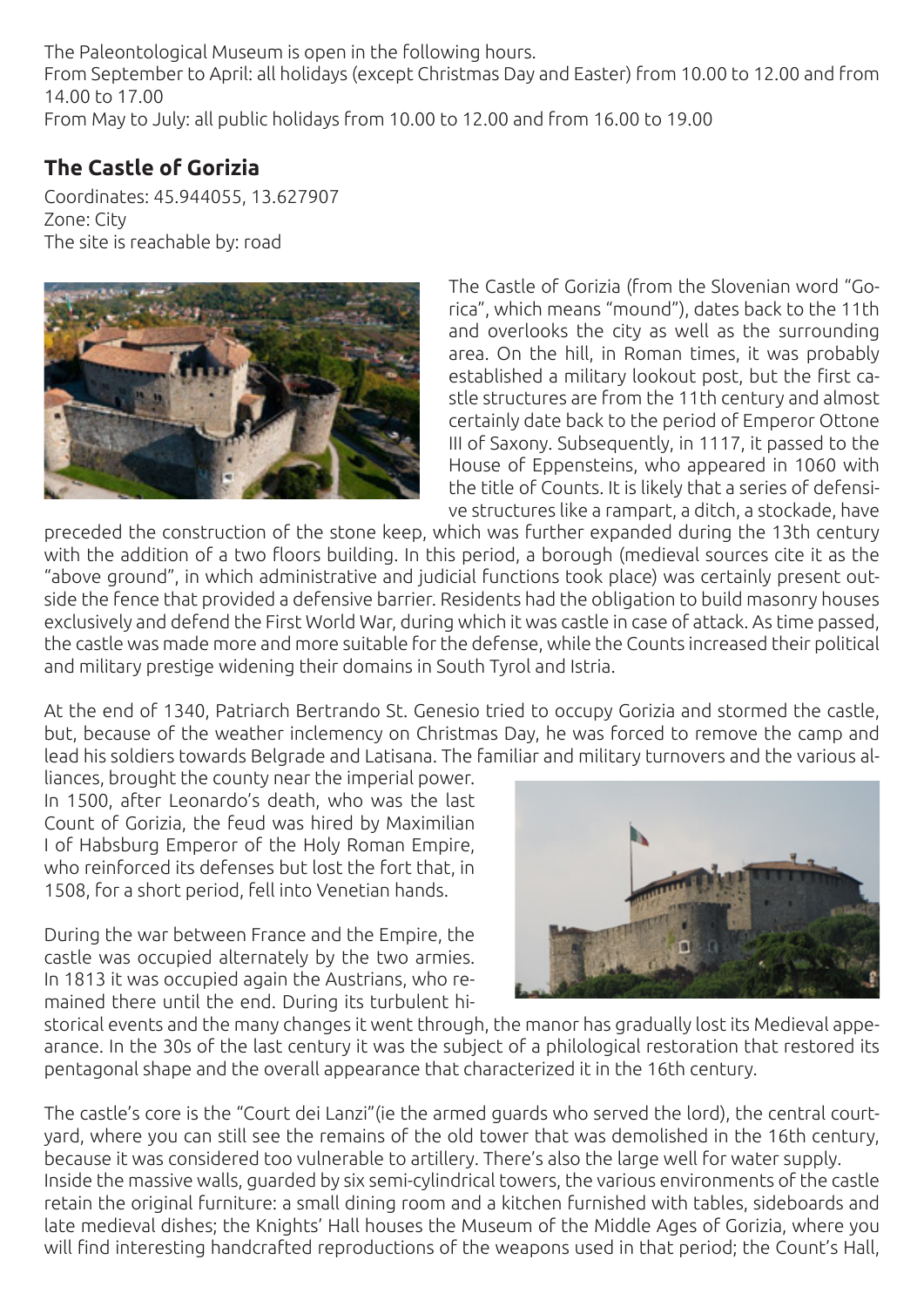and the Hall of the Provincial States; the music Room, which accommodates perfect reproductions of ancient instruments whose melodies can be listened to with modern technology; the small and precious palace chapel dedicated to St. Bartolomeo.

Opening hours:

All year from 10.00 to 19.00 (Closed on Mondays)

#### **Castle of San Floriano**

Coordinates: 45.982403, 13.587213 Zone: hill The site is reachable by: road



The hill, on which the castle of San Floriano stands (from the name of a Roman legionary, who was martyred on the banks of the Danube and whose cult in Friuli, where he's considered the protector against fire, dates back to the 7th century), was certainly inhabited since the early centuries of the Christian era, as evidenced by the findings of ancient walls and numerous coins and Roman artifacts. The castle had been a patriarchal possession since the 11th century, but it was first mentioned in a document dated 1170-1190, concerning the abbess of the Benedictine monastery of Santa Maria d'Aquileia, to which the manor was then subject. The first owners were

probably the Ungrispach, whose origins go back at least to 1180. In 1520 it was sold to the Vinciguerra Formentini of Cividale, who made many restoration work to make it suitable for residence.

The castle was part of a broader defensive imperial system, which had as its cornerstones in Gorizia, Gradisca and then continued on the Collio with the castles of Quisca, San Martino, Castel Dobra and many others. It was involved in 17th-century war of Gradisca fought between Venice and the empire. In 1616, due to its strategic position, it was attacked and occupied by the Albanians soldiers led by the Venetians, who then could easily control the pitch between the hills of San Martino and Gorizia. On

that occasion, the venetian troops found in the castle's cellars "three hundred barrels of exquisite wine". Thanks to a drawing made in 1609, we know that the manor was composed of a main building, home of the feudal lord, some smaller houses and a church surrounded by crenellated walls and interspersed with strong towers.

Once deprived of its military importance, during the eighteenth century, in 1860 it was transformed into a residence by Baron Giuseppe Formentini, whose descendants still own the property. The building suffered serious damages during the two world wars



and of the original edifice only a some walls sections remain: the northern entrance and two cylindrical towers.

Inside the watchtower there's a large well preserved fireplace dating from the seventeenth century. The castle hosts "The Museum of Wine and peasant life ", which displays artifacts and materials related to viticulture (farming implements for vine cultivation, wine production and its by-products, bottles, flasks, documents and photos) and has a specialized library.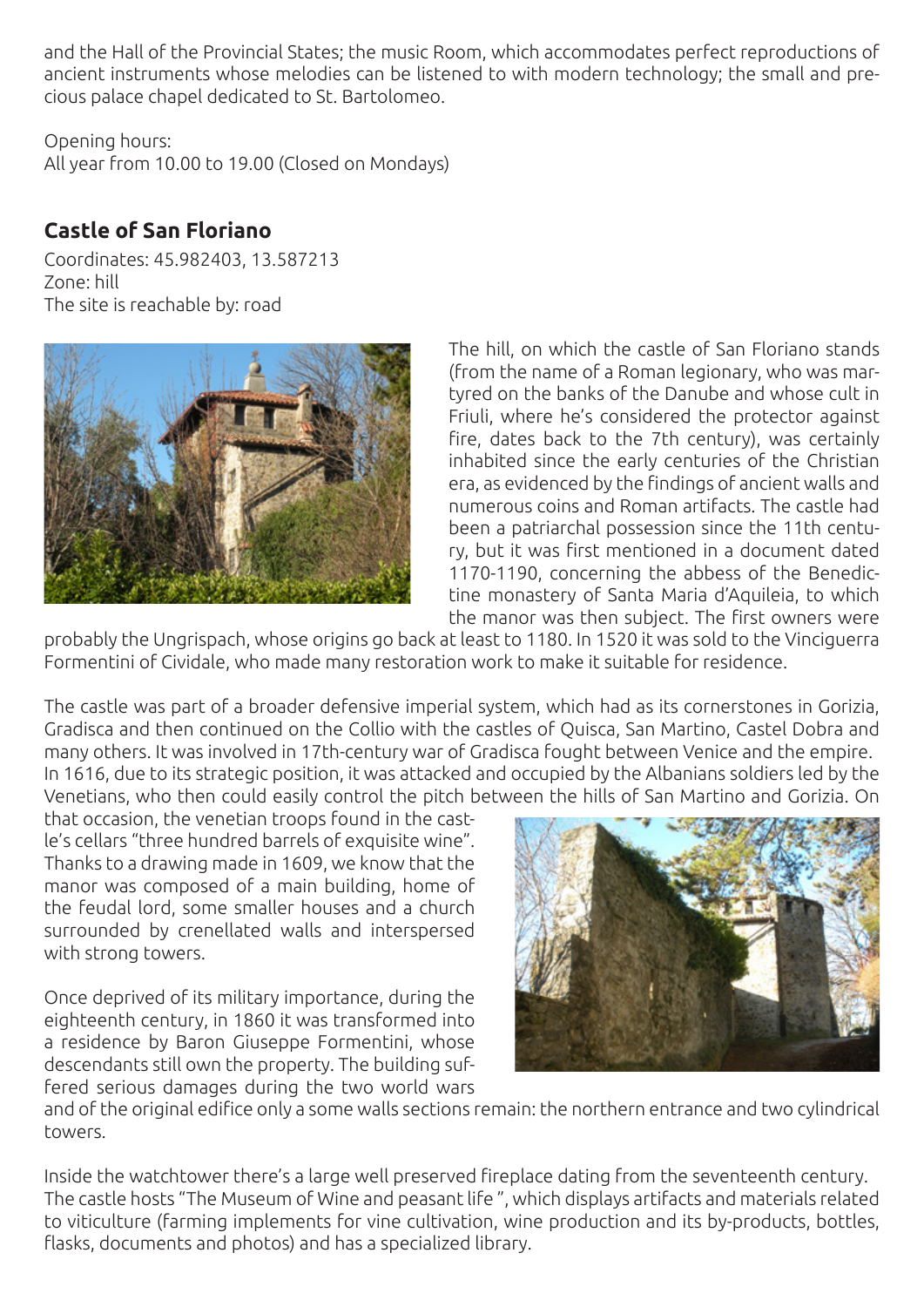## **The Castle of Spessa (Capriva del Friuli)**

Coordinates: 45.947853, 13.504558 Zone: hill The site is reachable by: road



The castle of Spessa (whose name derives from the Latin "silva spissa" as to indicate the rich vegetation surrounding the place) was built around a watchtower erected by the Romans and later used by the Lombards, due to the strategic location of the site. The Roman Empire collapse, sanctioned the downfall of these territories, so that, at the end of the ninth century, the Patriarchs of Aquileia brought many Slavic settlers to repopulate the desolate and uncultivated countryside. Spessa has experienced several important historical moments: in 1420, it was ruled by the Venetian Republic until it was finally attributed

to the Habsburgs in 1528. Historical sources confirm that in the fifteenth century, the castle was the home of the Ratscha de Rausser, a Germanic family who settled in Gorizia in the 15th century. In 1575 it became part of the goods brought as dowry by the daughter of Giuseppe Rassauer, Giovanna, who married Count Sigismondo Della Torre-Valvassina.

Over the following centuries, the property has been broken up and sold to various noble families of the area until it was purchased by Rodolfo Voekl from Trieste who restored the castle with the architect Roger Berlam, which operated according to Neo-Gothic canons, as testifies the embattled tower and mullioned window made of polychrome stone, attached to the body of the building and crowned by rich moldings. Another architectural recovery was made by Senator Salvatore Segre, who had purchased the property in 1925 and hosted famous Italian politicians and aristocrats. During the Great War , the castle of Spessa became the headquarters of the Italian military (Marshal Cadorna and Marshal

Diaz have stayed in the castle during their visits to the front on the Carso), while in the course of World War II it was occupied by German troops, who used the bunker, built in the 1930s, as a refuge and storage. At the end of the conflict, the son of Senator Segre, George, transformed the property into a vineyard. The current owner is the Friulan entrepreneur Loretto Pali. Despite its long history, and precisely because of the turbulent historical phases and subsequent rearrangements, there are few remaining



elements of the original structure besides the walls located on the western side of the building and the wine-cellars dug into rock in the Middle Ages.

### **The Castle of Cormons**

Coordinates: 45.967319, 13.476448 Zone: hill The site is reachable by: staircase or mule

The town of Cormons certainly has pre-Roman origins, as evidenced by the many findings in the area. It is assumed that the name derives from the Celtic word "carmo" which means weasel, or from "kar", which means rock (hence Carnia). During the Roman Empire, on Mount Quarin, existed a castrum which was part of the long chain of signaling posts (it was built in the 2nd century AD after the invasions of the Quadi and Marcomanni) that stretched until Rome, and maintained the continuity of reports based on fires. During the fifth century, the hill probably offered refuge to the local population fleeing from the raids of the barbarians. The fortress was conquered by the Lombards in the late sixth century, and was referred to as "Castrum Cormones " by Paul Diacono. Along with the forts of Nimis, Osoppo, Arte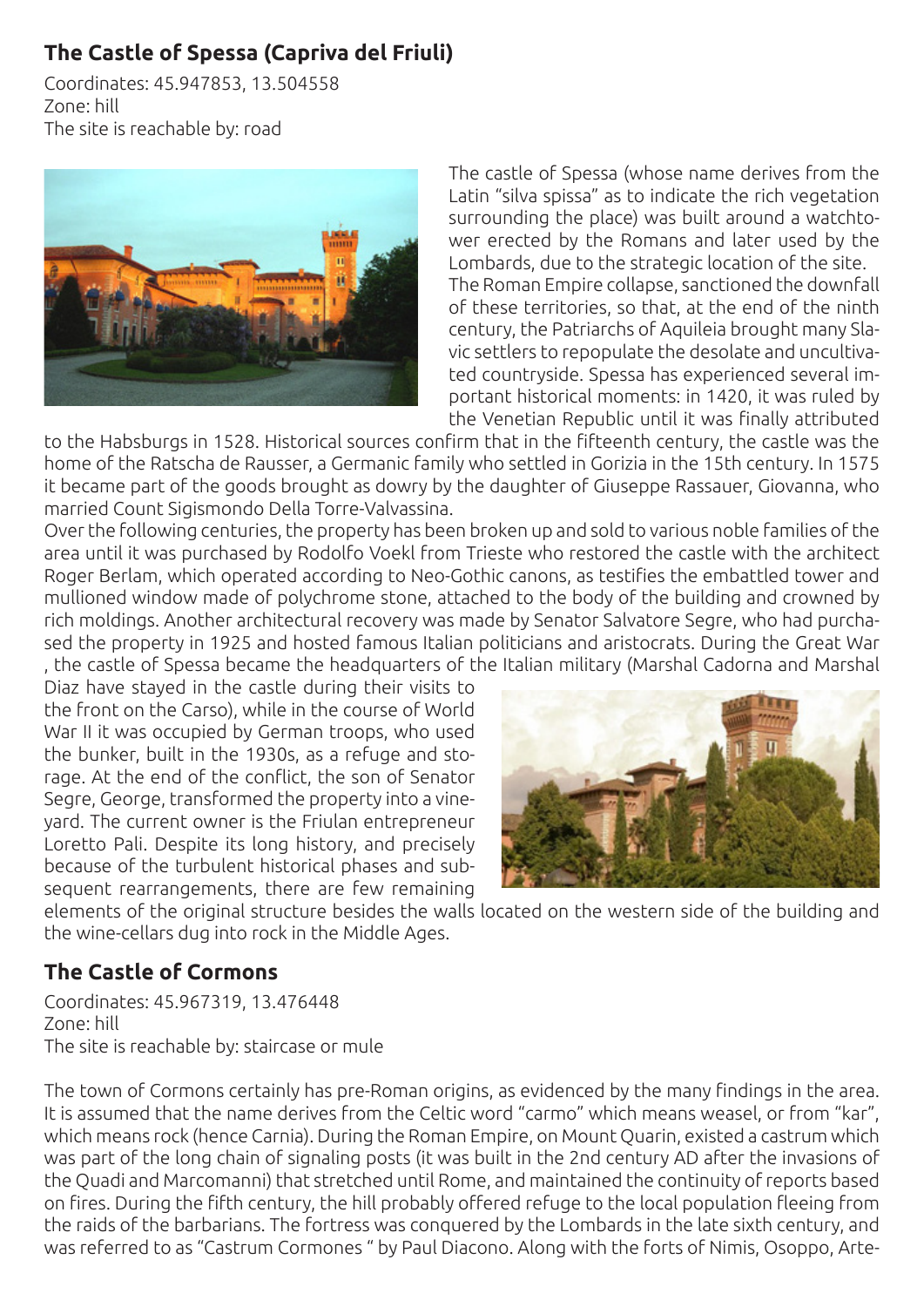gna, Gemona, Ragogna and Ibligine made up a Lombards defensive system against the Avars' invasion. In 628, as a consequence of the complex theological and political controversy known as "the Three Chapters Schism", the patriarch of Aquileia, Fortunato, moved to Cormòns, which was safer, not too



far from Aquileia and still tied to the ownership of the province. His hosted with him many sacred treasures; Cormòns was patriarchal seat for more than a century, from 628 to 737, the year in which the patriarch Calisto moved the seat in Cividale, home of the Lombard dukes and a flourishing center of city life. Since then, and for many years, the castle was abandoned and became a criminals' den, but it probably offered people shelter during the Hungarians incursions, between 9th and 10th centuries. As a result of these new invasions, even in Cormons, as in

the whole Friuli, new defensive structures were constructed. They were called "cente", and their remains are still visible in the urban structure of the city center. Following the donation made by Ottone II to Patriarch Rodoaldo, the castle on Mount Quarin became a Church fief and, because of its military importance as well as the closeness to important roads crucial to trade and pilgrims, this fortress was often reason of disputes between the Counts of Gorizia and the Patriarchs. Only on January 27, 1202 it finally resulted a peace agreement which was signed in the church of St. Quirinus. The fighting continued until 1286 when the castle became undisputed domain of Gorizia where it remained until 1497, when it was sold with a trade-in, to Maximilian of Austria who then gave it to Simone Ungrispach, a descendant of a family that had already taken place in the goods.

With the passage of the entire County to the Habsburgs in 1500, Cormons increased its strategic importance so much so that in 1508 the fort underwent yet another assault by the Serenissima: Bartolomeo d' Alviano, with 10,000 men of the Venetian army, stormed and raided the entire village.

The fortress defensive walls, which represents a threat to the nearby border of the Venetian Republic, were demolished. The destruction was then continued by the locals and provided building material.

With many ups and downs, Cormòns remained under the Venetian rule until 1616 when on September 6, following the results of the War of Gradisca, it returned into imperial hands and was abandoned altogether, ending up in ruins. The current state of the ancient defenses still offers a testimony of what was a past rich in strives and contentions: the ditches are still visible as well as the defensive walls, part of the keep and the fortress itself.

#### **The Castle of Trussio (Dolegna del Collio)**

Coordinates: 45.992191, 13.469249 Zone: hill The site is reachable by: road

The castle of Trussio (whose name is to reconnect at the Indo-European word "trusin", which means reed) is located halfway up Mount Ruttars, in the municipality of Dolegna del Collio. Its origin is unknown, but it is assumed that not too far from the castle there was a tower, built near the place where once stood a Roman watchtower. The first historical source, dates back to 1257, when his master, Ghislardo of Fratta, had to leave the castle conquered by Mainardo, Count of Gorizia, who was fighting against the patriarch Gregorio da Montelongo. During this feat of arms, the castle was set on fire, but soon after, in the same year, it was reconquered and rebuilt from the



previous owners. In 1279 it belonged to the lords of Spilimbergo, that sided with the patriarch against the Count of Gorizia, and suffered the siege by the Udinesi, in 1364, during the invasion of Friuli by